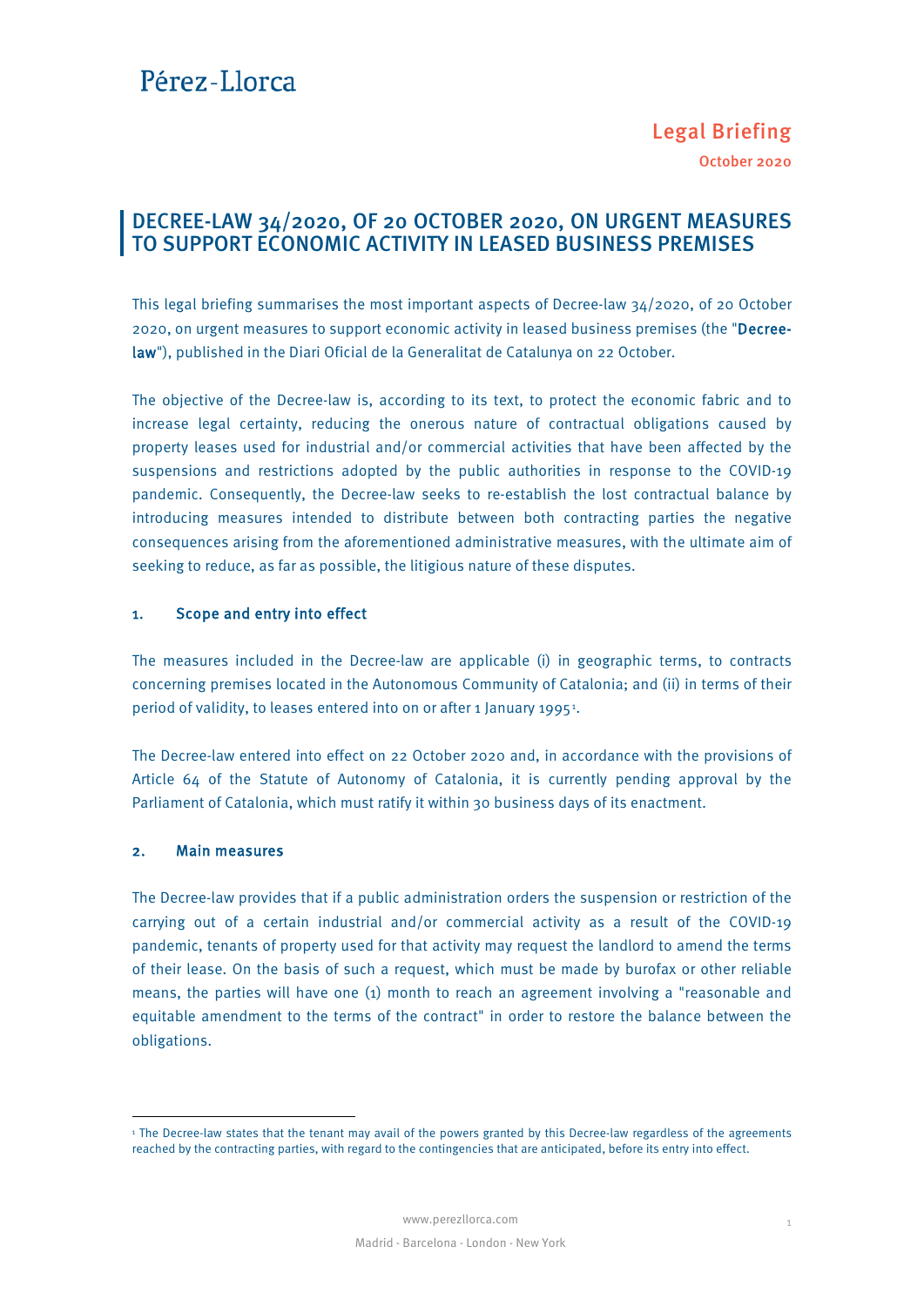# Pérez-Llorca

<u>.</u>

Nevertheless, the Decree-law establishes that, in the absence of agreement between the parties, the lease will be considered amended in the following terms:

(i) In the event of the suspension of the activity to which the leased premises is subject, the rent and other amounts owed by the tenant shall be reduced by 50% for the duration of the suspension.

Furthermore, if the suspension is extended for more than three months in the course of a year as from the entry into effect of the Decree-law (i.e. until 22 October 2021), the tenant, by giving one month's notice to the landlord, shall be entitled to suspend the contract until three months have elapsed following the complete cessation of the measures without incurring any penalty.[2](#page-1-0)

- (ii) During the period of validity of measures that only partially restrict the use of the leased premises the rent and other amounts owed by the tenant shall be reduced by an amount equal to half of the amount lost through the loss of use of the leased premises. This reduction must be calculated objectively on the basis of the limitations imposed by the measure in question (e.g. reduction in capacity, opening hours, etc.).[3](#page-1-1)
- (iii) The tenant may request the landlord to deduct from the rent and other amounts due, any sums paid by the tenant as security for the fulfilment of its contractual obligations (except for the mandatory statutory deposit and any other security lodged with the relevant official body). In this case, the tenant shall be obliged to return the amount which has been deducted within one year of the lifting of the suspension/restriction measures or, in any case, before the termination of the contract.

It should be noted that, in the absence of agreement between the parties, the reductions provided for in paragraphs (i) and (ii) will be applicable from the date of the tenant's request for the amendment of the contractual terms. To this effect, the Decree-law prohibits the landlord from issuing an invoice to the tenant for the amount of the rent and/or other amounts for the period of one month provided for reaching the agreement on contractual amendment or, if applicable, until the parties reach the aforementioned agreement.

<span id="page-1-0"></span><sup>&</sup>lt;sup>2</sup> The wording of the Decree-law does not clarify whether the aforementioned right to suspend the validity of the lease will be applicable in the event of intermittent suspensions occurring within a year that cumulatively add up to a period of three months or whether it must necessarily be a single suspension that exceeds the aforementioned period.

<span id="page-1-1"></span><sup>3</sup> Although the regulation does not specify the precise scope of the measures of suspension or partial restriction, it does specify that the provision of home delivery or collection services on the premises will not affect the application of rent reductions.